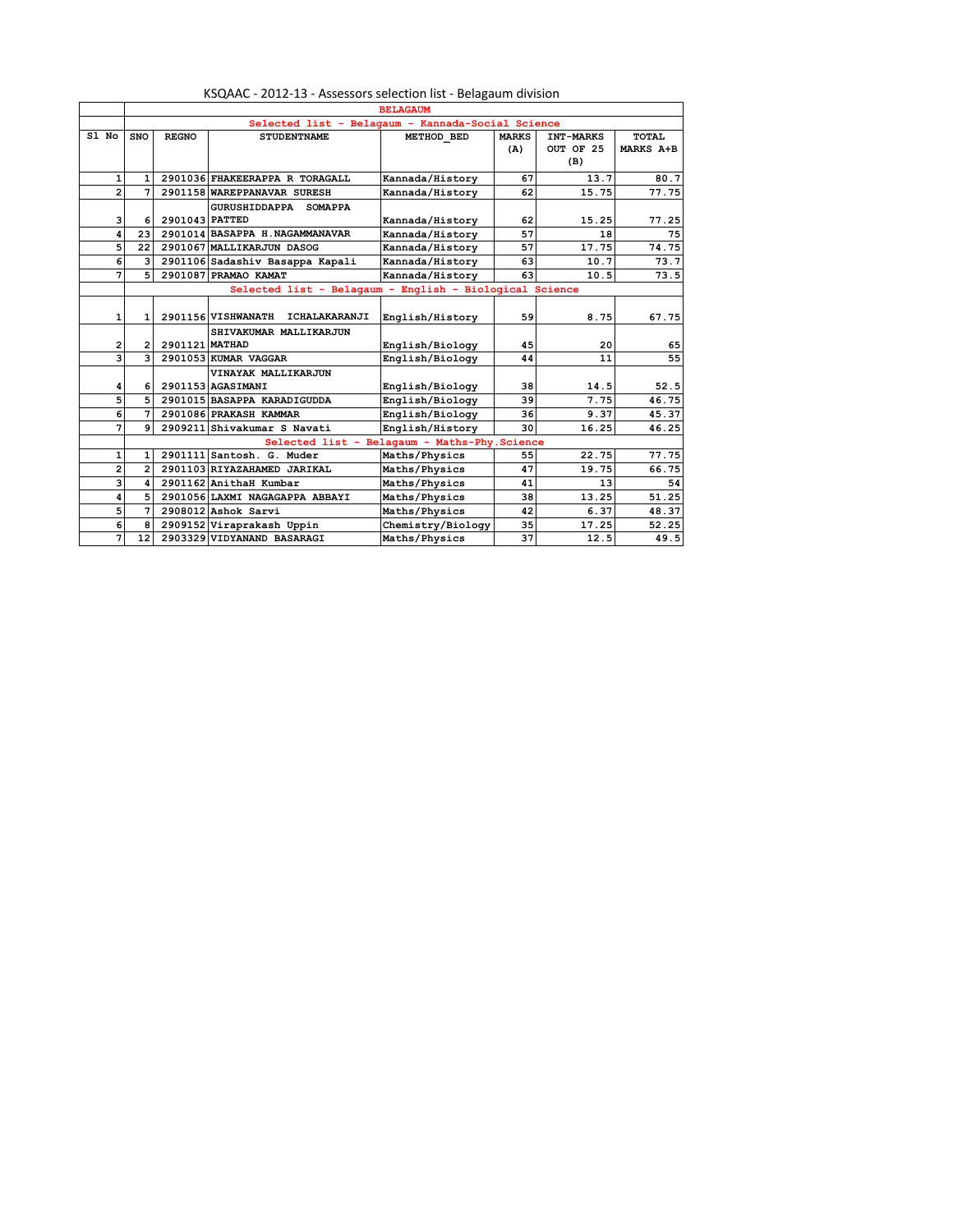|                | <b>BAGALKOT</b>                                     |                |                                                         |                                               |    |       |       |  |  |
|----------------|-----------------------------------------------------|----------------|---------------------------------------------------------|-----------------------------------------------|----|-------|-------|--|--|
|                | Selected list - BAGALKOT - Kannada - Social Science |                |                                                         |                                               |    |       |       |  |  |
| $\mathbf{1}$   | q                                                   |                | 2902295 PARASAPPA.Y. SANGAMADA                          | Kannada/History                               | 63 | 19.5  | 82.5  |  |  |
|                |                                                     |                | Vijayalaxmi Mahadevappa                                 |                                               |    |       |       |  |  |
| 2              | 2                                                   | 2902272 Tirki  |                                                         | Kannada/History                               | 66 | 16.25 | 82.25 |  |  |
| 3              | $\mathbf{1}$                                        |                | 2902034 BASAVARAJ NYAMAGOUD                             | Kannada/History                               | 68 | 13.75 | 81.75 |  |  |
| 4              | 5                                                   |                | 2902233 SHIVAKUMAR D BASARAKOD                          | Kannada/History                               | 65 | 16.5  | 81.5  |  |  |
| 5              | 15                                                  |                | 2902049 Chinnappa Belagal                               | Kannada/History                               | 62 | 19.5  | 81.5  |  |  |
| 6              | 10 <sup>1</sup>                                     |                | 2902293 MAHANTESH.M.ANGADI                              | Kannada/History                               | 63 | 18    | 81    |  |  |
|                |                                                     |                | Selected list - BAGALKOT - English - Biological Science |                                               |    |       |       |  |  |
| 1              | 1                                                   |                | 2902115 MAHANTESH MIRJI                                 | English/Biology                               | 59 | 15    | 74    |  |  |
| $\overline{2}$ | 4                                                   |                | 2902236 SHIVALINGAPPA                                   | English/Biology                               | 50 | 15.25 | 65.25 |  |  |
| 3              | $\overline{2}$                                      |                | 2902032 Basavaraj Koppad                                | English/History                               | 52 | 12.5  | 64.5  |  |  |
| 4              | 7                                                   |                | 2902298 HACHCHOLLI.P.G                                  | English/Biology                               | 46 | 16.7  | 62.7  |  |  |
|                |                                                     |                | UMESH BASAVARAJ                                         |                                               |    |       |       |  |  |
| 5 <sub>l</sub> | $\overline{\mathbf{3}}$                             |                | 2902260 MARIGOUDAR                                      | English/Biology                               | 51 | 9.2   | 60.2  |  |  |
| 6              | 5 <sup>1</sup>                                      |                | 2902024 BALAPPA HALLI                                   | English/Biology                               | 47 | 10.75 | 57.75 |  |  |
|                |                                                     |                |                                                         | Selected list - BAGALKOT - Maths-Phy. Science |    |       |       |  |  |
|                |                                                     |                | CHANDRASHEKHAR GANGADHAR                                |                                               |    |       |       |  |  |
| 1              | 1                                                   | 2902044 RATHOD |                                                         | Maths/Physics                                 | 45 | 17    | 62    |  |  |
| $\overline{2}$ | 5                                                   |                | 2902271 VIJAYALAXMI DODDAPATTAR                         | Maths/Physics                                 | 43 | 15.5  | 58.5  |  |  |
| 3              | $\overline{2}$                                      |                | 2902050 CHITRANAL SHARABANNA                            | Maths/Physics                                 | 45 | 11    | 56    |  |  |
|                |                                                     |                | <b>SHARANABASAVA</b>                                    |                                               |    |       |       |  |  |
| 4              | 7                                                   |                | 2902226 B. NEERALAKERI                                  | Maths/Physics                                 | 40 | 14    | 54    |  |  |
|                |                                                     |                |                                                         |                                               |    |       |       |  |  |
| 5              | 8                                                   |                | 2902171 PRAVEEN KUMAR S SAVADATTI                       | Maths/Physics                                 | 40 | 12.25 | 52.25 |  |  |
| 6              | 10                                                  |                | 2902103 LATEEFAHAMMAD LAVALASAR                         | Maths/Physics                                 | 40 | 11.75 | 51.75 |  |  |
|                |                                                     |                |                                                         |                                               |    |       |       |  |  |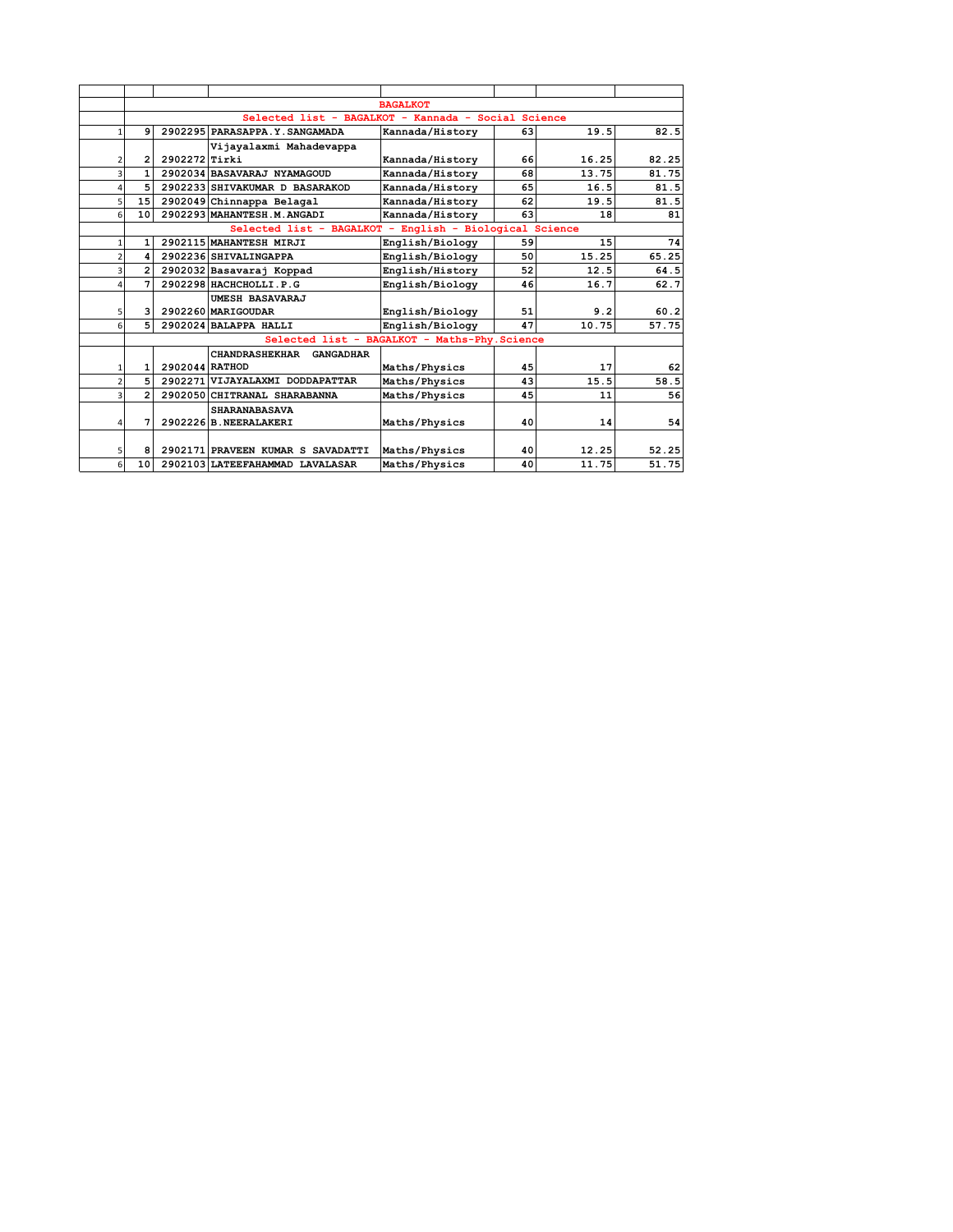|                |                | <b>BIJAPUR</b>                                     |                                                         |                                              |    |       |       |  |  |  |  |
|----------------|----------------|----------------------------------------------------|---------------------------------------------------------|----------------------------------------------|----|-------|-------|--|--|--|--|
|                |                | Selected list - BIJAPUR - Kannada - SOCIAL Science |                                                         |                                              |    |       |       |  |  |  |  |
|                | 1              |                                                    | 2903375 SHREEDHAR KUNTOJI                               | Kannada/History                              | 69 | 15.25 | 84.25 |  |  |  |  |
|                |                |                                                    |                                                         |                                              |    |       |       |  |  |  |  |
| 2              | 8              |                                                    | 2903199 RAJESH VISHWANATH BHINGE Kannada/History        |                                              | 65 | 19.2  | 84.2  |  |  |  |  |
|                |                |                                                    | 2903136 MALLIKARJUN                                     | Kannada/History                              | 67 | 14.8  | 81.8  |  |  |  |  |
|                |                |                                                    |                                                         |                                              |    |       |       |  |  |  |  |
| 4              | 7              |                                                    | 2903184 PRABHUGOUD CHANDAKAVATHE                        | Kannada/History                              | 65 | 15.5  | 80.5  |  |  |  |  |
| 5              | $\overline{2}$ |                                                    | 2903217 RAVEENDRA GODAKAR                               | Kannada/History                              | 67 | 13.12 | 80.12 |  |  |  |  |
| 6              | 11             |                                                    | 2903114 MADHAV GUDI                                     | Kannada/History                              | 62 | 18.12 | 80.12 |  |  |  |  |
| 7              | 9              |                                                    | 2903326 VEERENDRA KUMAR PATIL                           | Kannada/History                              | 64 | 16    | 80    |  |  |  |  |
|                |                |                                                    | Selected list - BIJAPUR - English - Biological. Science |                                              |    |       |       |  |  |  |  |
| 1              | 3              |                                                    | 2903333 VIJAYAKUMAR BEKINAL                             | English/Biology                              | 45 | 19    | 64    |  |  |  |  |
| $\overline{2}$ | $\overline{2}$ |                                                    | 2903378 NELSON MOHAN<br><b>ISAACS</b>                   | English/Biology                              | 45 | 15.25 | 60.25 |  |  |  |  |
| 3              | 4              |                                                    | 2903267 SHARANABASU HUGAR                               | English/Biology                              | 45 | 15    | 60    |  |  |  |  |
| 4              | $\mathbf{1}$   |                                                    | 2903363 MITHUN SIRASANGIKAR                             | English/Biology                              | 49 | 10.12 | 59.12 |  |  |  |  |
| 5              | 8              |                                                    | 2903362 BANDENAVAZ AWATI                                | Maths/Physics                                | 41 | 16.62 | 57.62 |  |  |  |  |
| 6              | 10             |                                                    | 2903290 SHREESHAIL GADDAD                               | English/History                              | 41 | 15.2  | 56.2  |  |  |  |  |
| 7              | 15             |                                                    | 2903219 RAVIKUMAR B                                     | English/History                              | 38 | 15.2  | 53.2  |  |  |  |  |
|                |                |                                                    |                                                         | Selected list - BIJAPUR - Maths-Phy. Science |    |       |       |  |  |  |  |
|                | 1              |                                                    | 2903338 VISHWANATH BANKALGI                             | Maths/Physics                                | 53 | 8.5   | 61.5  |  |  |  |  |
|                | 4              |                                                    | 2903365 SIDARAY KUMBAR                                  | Maths/Physics                                | 46 | 14.5  | 60.5  |  |  |  |  |
| 3              | 5              |                                                    | 2903257 SATISH WALI                                     | Maths/Physics                                | 46 | 14.5  | 60.5  |  |  |  |  |
|                |                |                                                    | SHIVAPPA BASAPPA                                        |                                              |    |       |       |  |  |  |  |
| 4              | 6              |                                                    | 2903282 KONASHIRASAGI                                   | Maths/Physics                                | 42 | 13.75 | 55.75 |  |  |  |  |
| 5              | 3              |                                                    | 2903050 BHEEMARAY<br><b>KANNUR</b>                      | Maths/Physics                                | 48 | 6.25  | 54.25 |  |  |  |  |
| 6              | 8              |                                                    | 2903345 YUVARAJ PADAGANNAWAR                            | Maths/Physics                                | 39 | 13.5  | 52.5  |  |  |  |  |
| 7              | 16             |                                                    | 2903157 NAGANAGOUDA PATIL                               | Maths/Physics                                | 35 | 16    | 51    |  |  |  |  |
|                |                |                                                    |                                                         |                                              |    |       |       |  |  |  |  |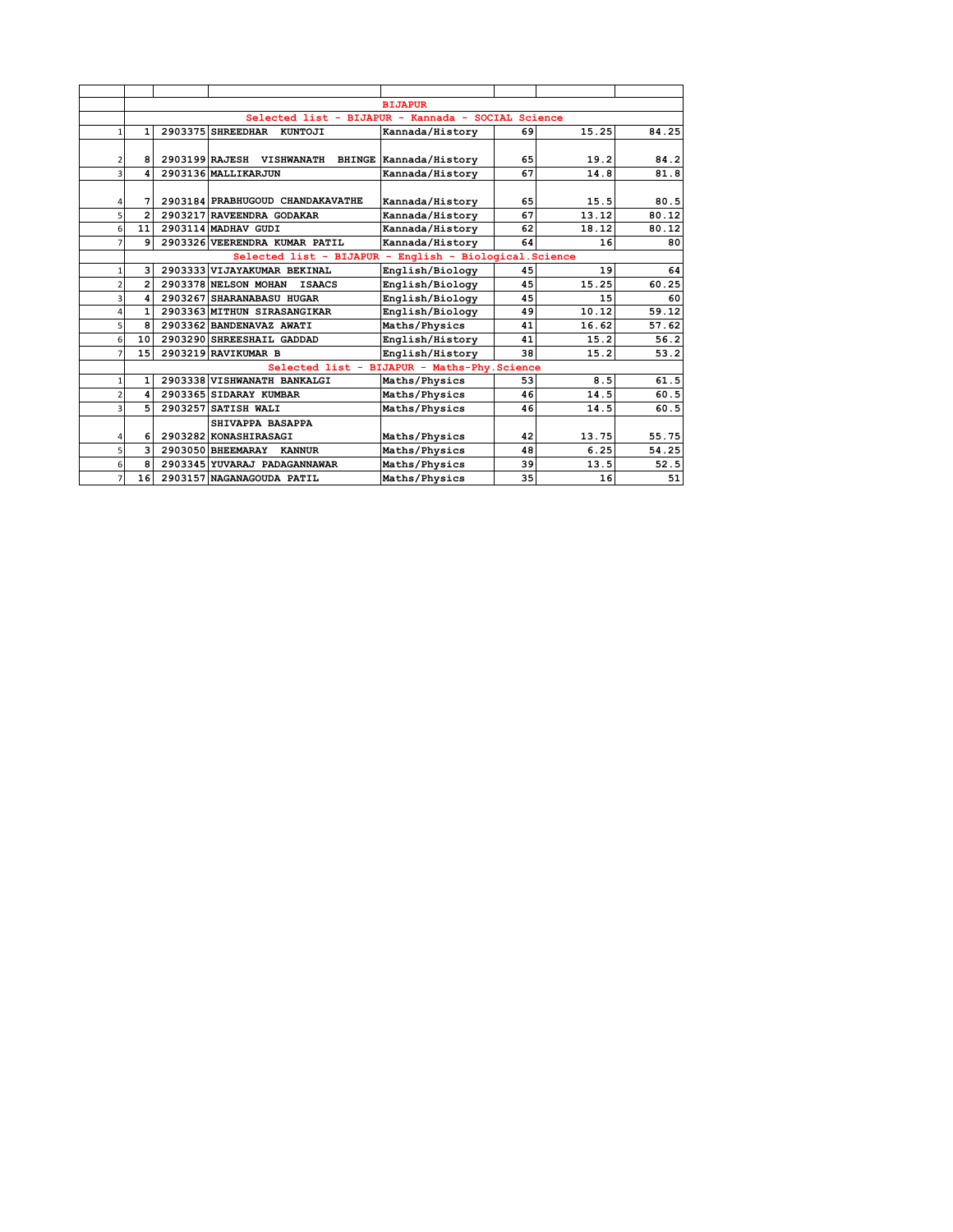|                |                 |               | <b>GADAG</b>                                      |                                            |    |       |       |
|----------------|-----------------|---------------|---------------------------------------------------|--------------------------------------------|----|-------|-------|
|                |                 |               | Selected list - Gadag - Kannada - Social. Science |                                            |    |       |       |
|                |                 |               |                                                   |                                            |    |       |       |
| 1              | 1               |               | 2908082 KARIYAPPA BASAPPA HELAVI                  | Kannada/History                            | 72 | 18    | 90    |
| $\overline{2}$ | 4               |               | 2908267 Parasappa.Y.Myageri                       | Kannada/History                            | 66 | 14.75 | 80.75 |
| 3              | 11              |               | 2908044 DODDAPPA                                  | Kannada/History                            | 60 | 19.75 | 79.75 |
| 4              | 7               |               | 2908223 SOMALINGAPP                               | Kannada/History                            | 61 | 17.75 | 78.75 |
| 5.             | q               |               | 2908158 RAGHAVENDRA HOLAGI                        | Kannada/History                            | 60 | 15.87 | 75.87 |
|                |                 |               | SHANMUKHAPPA ALIAS SANTOSH                        |                                            |    |       |       |
| 6              | 10 <sup>1</sup> | 2908195 JATTI |                                                   | Kannada/History                            | 60 | 15.5  | 75.5  |
|                |                 |               | Selected list - Gadag - English - Bio. Science    |                                            |    |       |       |
| 1              | 1               |               | 2908049 GANIGER VISHALAXI                         | English/Biology                            | 53 | 11.5  | 64.5  |
|                |                 |               |                                                   |                                            |    |       |       |
| 2              | $\overline{2}$  |               | 2908032 BOMMASAGAR P BASAVANNEVVA                 | English/Biology                            | 49 | 15.25 | 64.25 |
| 3              | 3               |               | 2908009 ANNARAYA                                  | English/Biology                            | 46 | 18    | 64    |
| 4              | 4               |               | 2908070 ISHWARAPPA N HALI                         | English/History                            | 46 | 15    | 61    |
| 5              | 12 <sub>1</sub> |               | 2908290 ABDUL GANI.R.NAMAJI                       | English/Biology                            | 42 | 18.25 | 60.25 |
| 6              | 14              |               | 2908296 SHIVARJKUMAR.B.PATIL                      | Chemistry/Biology                          | 41 | 14.25 | 55.25 |
|                |                 |               |                                                   | Selected list - Gadaq - Maths-Phy. Science |    |       |       |
| $\mathbf{1}$   | 11              |               | 2908299 J.S. VASTHRD                              | Maths/Physics                              | 41 | 19.5  | 60.5  |
| $\overline{2}$ | 3               |               | 2908244 VEENA KOCHI                               | Maths/Physics                              | 45 | 15.12 | 60.12 |
| 3              | 1               |               | 2908156 PRAVEENAKUMAR BANIGOL                     | Maths/Physics                              | 48 | 8.5   | 56.5  |
| 4              | 13 <sup>1</sup> |               | 2908264 CHANNAPPA IMRAPUR                         | Maths/Physics                              | 39 | 15    | 54    |
| 5              | 8               |               | 2908040 D H NAGARAJ                               | Maths/Physics                              | 42 | 10.5  | 52.5  |
| 6              | 4               |               | 2908051 GEETA NAYAK                               | Maths/Physics                              | 44 | 7.75  | 51.75 |
|                |                 |               |                                                   |                                            |    |       |       |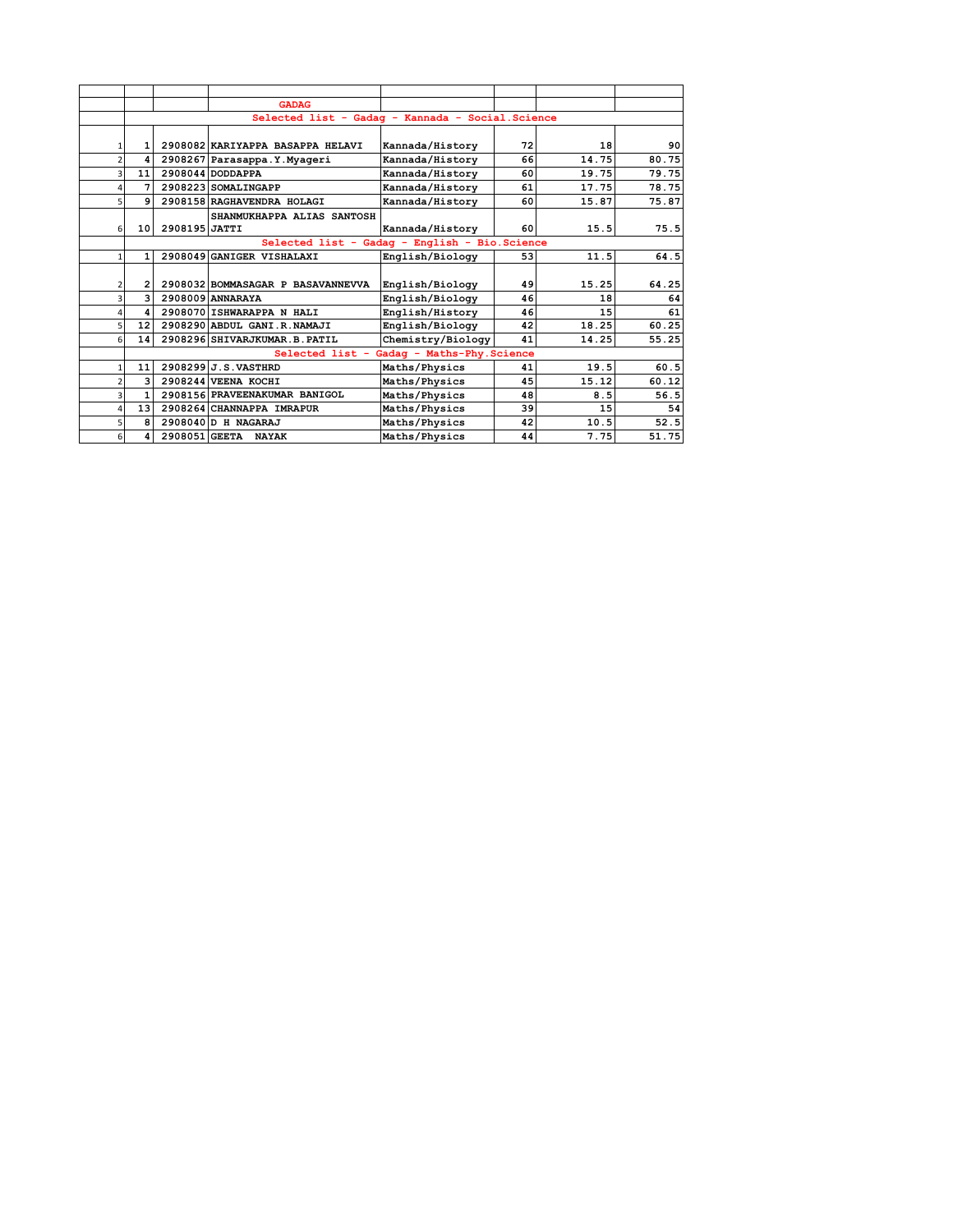|                              |                                                               |                                                  | <b>DHARWAD</b>                               |    |       |       |  |  |  |  |
|------------------------------|---------------------------------------------------------------|--------------------------------------------------|----------------------------------------------|----|-------|-------|--|--|--|--|
|                              | list - Dharwad - Kannada - Social. Science<br><b>SELECTED</b> |                                                  |                                              |    |       |       |  |  |  |  |
| 2<br>1                       |                                                               | 2909194 Shankrappa Honnalli                      | Kannada/History                              | 64 | 16.75 | 80.75 |  |  |  |  |
| 21<br>$\overline{2}$         |                                                               | 2909015 BASAVARAJ HULLUR                         | Kannada/History                              | 59 | 20.75 | 79.75 |  |  |  |  |
| 3<br>1                       |                                                               | 2909201 Raghavendra                              | Kannada/History                              | 64 | 15    | 79    |  |  |  |  |
| 6<br>4                       |                                                               | 2909180 Umashnkar                                | Kannada/History                              | 63 | 15.75 | 78.75 |  |  |  |  |
| 5<br>4                       |                                                               | 2909094 SANGEETA SAVADATTI                       | Kannada/History                              | 63 | 15.25 | 78.25 |  |  |  |  |
| 6<br>20                      |                                                               | $2909167$ Shaila K Dani                          | Kannada/History                              | 59 | 18.5  | 77.5  |  |  |  |  |
| $\overline{3}$<br>7          |                                                               | 2909181 Mahipalraddy                             | Kannada/History                              | 64 | 13    | 77    |  |  |  |  |
|                              |                                                               | SELECTED list - Dharwad - English - Bio. Science |                                              |    |       |       |  |  |  |  |
| 1<br>1                       |                                                               | 2909068 NINGAPPA GALAGALI                        | Physics/Bio.Sciend                           | 43 | 11.25 | 54.25 |  |  |  |  |
| $\overline{2}$<br>12         |                                                               | 2909064 NAGRAJ ITAGI                             | English/History                              | 38 | 16.25 | 54.25 |  |  |  |  |
|                              |                                                               | Chandrashekhar Anna saheb                        |                                              |    |       |       |  |  |  |  |
| 8<br>3                       | 2909139 Patil                                                 |                                                  | Maths/English                                | 31 | 22.5  | 53.5  |  |  |  |  |
| 6<br>4                       |                                                               | 2909095 sanjeev chambar                          | English/History                              | 34 | 18    | 52    |  |  |  |  |
| 5<br>$\overline{2}$          |                                                               | 2909135 YANKOBA K                                | English/Biology                              | 43 | 8.75  | 51.75 |  |  |  |  |
|                              |                                                               | Rudragouda Dyamannagouda.                        |                                              |    |       |       |  |  |  |  |
| 6<br>4                       | $2909186$ goudar                                              |                                                  | Kannada/Biology                              | 34 | 17.5  | 51.5  |  |  |  |  |
| 3<br>7                       |                                                               | 2909179 Shivaji B Disate                         | English/History                              | 35 | 12.25 | 47.25 |  |  |  |  |
|                              |                                                               |                                                  | SELECTED list - Dharwad - Maths-Phy. Science |    |       |       |  |  |  |  |
| $\overline{\mathbf{3}}$<br>1 |                                                               | 2909144 Anand B Chittaragi                       | Maths/Physics                                | 42 | 18.25 | 60.25 |  |  |  |  |
| $\overline{2}$<br>2          |                                                               | 2909140 Lakkya Naik                              | Maths/Physics                                | 44 | 16    | 60    |  |  |  |  |
| 1<br>3                       |                                                               | 2909142 Krishnappa.L.Chavan                      | Maths/Physics                                | 46 | 11    | 57    |  |  |  |  |
| 7<br>4                       |                                                               | 2909207 Shidramayya Indi                         | Maths/Physics                                | 36 | 19.42 | 55.42 |  |  |  |  |
| 5<br>6 I                     |                                                               | 2909147 B C Angadi                               | English/Biology                              | 36 | 18.5  | 54.5  |  |  |  |  |
| 5<br>6                       |                                                               | 2909141 N.M. Tirlapur                            | Maths/Physics                                | 37 | 17    | 54    |  |  |  |  |
| 7<br>4                       |                                                               | 2909107 SHIVANAGOUDA GOUDRA                      | Maths/Physics                                | 41 | 11.87 | 52.87 |  |  |  |  |
|                              |                                                               |                                                  |                                              |    |       |       |  |  |  |  |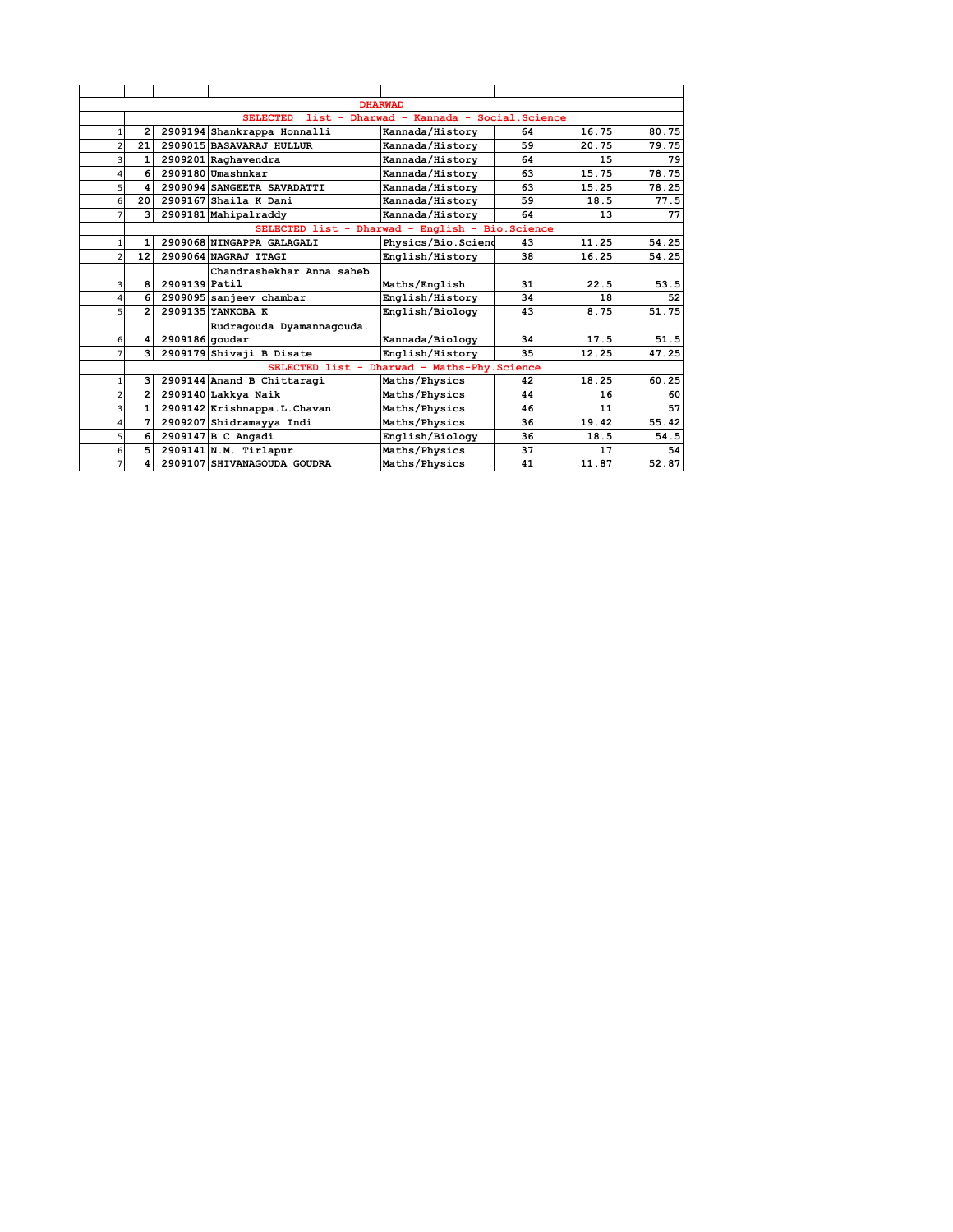|                         |                |               | UTTARA KANNADA                                             |                                             |    |                    |       |
|-------------------------|----------------|---------------|------------------------------------------------------------|---------------------------------------------|----|--------------------|-------|
|                         |                |               | SELECTED list - Uttara Kannada - Kannada - Social. Science |                                             |    |                    |       |
| 1                       | 1              |               | 2910063 JAYALAXMI                                          | Kannada/History                             | 62 | 17.25              | 79.25 |
| $\overline{2}$          | $\mathbf{2}$   |               | 2910027 PRASANNA T BHAT                                    | Kannada/History                             | 62 | 15.25              | 77.25 |
| 3                       | 7              |               | 2910047 SURESH NAIK                                        | Kannada/History                             | 56 | 19.5               | 75.5  |
| 4                       | з              |               | 2910017 LAXMAN PATGAR                                      | Kannada/History                             | 62 | 11                 | 73    |
| 5                       | 6              |               | 2910082 ANANT SUKRAGOND                                    | Kannada/History                             | 57 | 15.75              | 72.75 |
|                         |                |               | SELECTED list - Uttara Kannada -English -                  |                                             |    | <b>Bio.Science</b> |       |
|                         | 1              |               | 2910079 RAGHAVENDRA G BHOVI                                | English/History                             | 51 | 15                 | 66    |
| $\mathbf 1$             |                |               |                                                            |                                             |    |                    |       |
| $\overline{2}$          | 3              |               | 2910080 RESHMA BHANDARI                                    | English/History                             | 46 | 15.25              | 61.25 |
| 3                       | 4              |               | 2910075 SHANTALA HARIKANTRA                                | English/History                             | 43 | 16.75              | 59.75 |
| 4                       | $\overline{2}$ |               | 2910078 MARUTI MAHADE V PATGAR                             | English/History                             | 48 | 11                 | 59    |
| 5                       | 5              |               | 2910083 MOHAN KRISHNA MOGER                                | English/History                             | 39 | 16.75              | 55.75 |
|                         |                |               | SELECTED list - Uttara Kannada - Maths-Phy. Science        |                                             |    |                    |       |
| 1                       | 1              |               | 2910056 SHILPA BHAT                                        | Maths/Physics                               | 48 | 17.5               | 65.5  |
| $\overline{2}$          |                |               | 6 2911012 BASAPPA M KOTI                                   | Maths/Physics                               | 41 | 10.5               | 51.5  |
| 3                       |                |               | 12 2908008 ANITA MAMADAPUR                                 | Maths/Physics                               | 39 | 11.75              | 50.75 |
| 4                       | 91             |               | 2908181 SAVITRI MUDHOL                                     | Maths/Physics                               | 42 | 8.5                | 50.5  |
|                         |                |               |                                                            |                                             |    |                    |       |
| 5                       | 5              |               | 2908239 UMESH PATIL                                        | Maths/Physics                               | 44 | 5.25               | 49.25 |
|                         |                |               |                                                            |                                             |    |                    |       |
|                         |                |               |                                                            | <b>HAVERI</b>                               |    |                    |       |
|                         |                |               | SELECTED list - HAVERI - Kannada - Social. Science         |                                             |    |                    |       |
| $\mathbf 1$             | 2              |               | 2911252 Suresh M.                                          | Kannada/History                             | 70 | 19.62              | 89.62 |
| $\overline{\mathbf{c}}$ | 1              |               | 2911254 Rajendra N. Tondur                                 | Kannada/History                             | 70 | 18.75              | 88.75 |
| 3                       | 6              |               | 2911256 Rajashekhar H. Salageri                            | Kannada/History                             | 65 | 22                 | 87    |
| 4                       | 5              |               | 2911096 MANJAPPA ANGUR                                     | Kannada/History                             | 67 | 16.75              | 83.75 |
| 5                       | 7              |               | 2911134 PRAKASH CHIKKERI                                   | Kannada/History                             | 65 | 18.37              | 83.37 |
|                         |                |               |                                                            |                                             |    |                    |       |
| 6                       | 12             |               | 2911056 HONNAPPA HALI                                      | Kannada/History                             | 61 | 20.62              | 81.62 |
| $\overline{7}$          | з              |               | 2911147 RAJAPPA PAPOJI                                     | Kannada/History                             | 69 | 12.25              | 81.25 |
|                         |                |               | SELECTED list - HAVERI - English - Bio. Science            |                                             |    |                    |       |
| $\mathbf 1$             | 1              |               | 2911262 Prakash V. Bisten                                  | English/Biology                             | 56 | 17.25              | 73.25 |
| $\overline{\mathbf{c}}$ | $\overline{2}$ |               | 2911092 MALATESHA KADLIGONDI                               | English/Biology                             | 50 | 13.65              | 63.65 |
| 3                       | 3              |               | 2911166 SANGEETA DEVADIGA                                  | English/Biology                             | 47 | 10.87              | 57.87 |
|                         |                |               |                                                            |                                             |    |                    |       |
| 4                       | 9              |               | 2911183 SHARANAJOUDA MUDIGOUDAR                            | English/Biology                             | 38 | 17                 | 55    |
|                         |                |               |                                                            |                                             |    |                    |       |
| 5                       | 12             |               | 2911266 Shivanagapp R. Annigeri                            | English/History                             | 37 | 17.25              | 54.25 |
| 6                       | 10             |               | 2911034 FAKKIRAPPA HOLAL                                   | English/History                             | 38 | 15.62              | 53.62 |
| $\overline{7}$          | 6              |               | 2911263 Kavya C. Shinde                                    | English/Biology                             | 42 | 11                 | 53    |
|                         |                |               |                                                            | Selected list - HAVERI - Maths-Phy. Science |    |                    |       |
| $\mathbf 1$             | 4              |               | 2911261 G H Umakanta                                       | Maths/Physics                               | 43 | 19.5               | 62.5  |
|                         |                |               |                                                            |                                             |    |                    |       |
| 2                       | з              |               | 2911275 Saleemallik A Mukkaragundi Maths/Physics           |                                             | 45 | 17.12              | 62.12 |
| 3                       | $\overline{2}$ |               | 2911283 PARASHURAM PAWAR                                   | Maths/Physics                               | 46 | 15.75              | 61.75 |
|                         |                |               |                                                            |                                             |    |                    |       |
|                         |                |               |                                                            |                                             |    |                    |       |
| 4                       | 1              |               | 2911284 YASHWANTH KADARAMANDALAGI                          | Maths/Physics                               | 48 | 12.75              | 60.75 |
| 5                       | 5              |               | 2911044 gopalakrishna                                      | Maths/Physics                               | 43 | 12.75              | 55.75 |
|                         |                |               |                                                            |                                             |    |                    |       |
| 6                       | 8              |               | 2911285 NWRANDAPPADODDAPPA SWRANGI Maths/Physics           |                                             | 39 | 16.75              | 55.75 |
| 7                       | 7              |               | 2911215 VEENA KALLEDEVAR                                   | Maths/Physics                               | 41 | 10.75              | 51.75 |
|                         |                |               |                                                            |                                             |    |                    |       |
|                         |                |               |                                                            | <b>SIRSI</b>                                |    |                    |       |
|                         |                |               | SELECTED list - SIRSI - Kannada - Social. Science          |                                             |    |                    |       |
|                         |                |               | 2934018 PRATIBHA SHNAKAR SHETY                             |                                             |    |                    |       |
| $\mathbf 1$             | 1              |               |                                                            | Kannada/History                             | 71 | 15.25              | 86.25 |
|                         |                |               | RAGHAVENDRA SHRIKANT                                       |                                             |    |                    |       |
| 2                       | 2              |               | 2934022 VENKAPPAGOUDA                                      | Kannada/History                             | 61 | 12.25              | 73.25 |
| 3                       | 4              |               | 2934017 NAGENDRA P. DHARWADAKAR                            | Kannada/History                             | 60 | 13.25              | 73.25 |
| 4                       | з              |               | 2934016 SHANKAR D. SAVANT                                  | Kannada/History                             | 60 | 13                 | 73    |
| 5                       | 7              |               | 2934025 KRISHNA MUKRI                                      | Kannada/History                             | 56 | 15.75              | 71.75 |
| 6                       | 5              |               | 2934045 MAMATHA P TUMMINAKATTI                             | Kannada/History                             | 58 | 13.5               | 71.5  |
|                         |                |               | SELECTED list - SIRSI - English - Bio. Science             |                                             |    |                    |       |
|                         |                |               | SEETARAM MAHABALESHWAR                                     |                                             |    |                    |       |
| 1                       | 4              | 2934021 HEGDE |                                                            | English/History                             | 40 | 21.5               |       |
|                         |                |               |                                                            |                                             |    |                    | 61.5  |
| 2                       | 1              |               | 2934027 VIDYA K.N                                          | Chemistry/Biology                           | 52 | 9                  | 61    |
| 3                       | 2              |               | 2934005 NAGENDR ANANT HEGDE                                | Maths/Physics                               | 45 | 10.75              | 55.75 |
|                         |                |               |                                                            |                                             |    |                    |       |
| 4                       | 3              |               | 2934033 SHOBHA BHARATH MADGAONKAR                          | English/History                             | 41 | 7.25               | 48.25 |
| 5                       | 5              |               | 2934041 DINESH KRISHNAPPA NAIK                             | English/History                             | 39 | 7.75               | 46.75 |
| 6                       | 61             |               | 2934034 BEEMANNA P LAMANI                                  | English/History                             | 34 | 12                 | 46    |
|                         |                |               | <b>SELECTED</b><br>$list -$                                | SIRSI - Maths-Phy. Science                  |    |                    |       |
| $\mathbf 1$             | 1              |               | 2934035 CAITHRA K.G                                        | Maths/Physics                               | 41 | 10.5               | 51.5  |
|                         |                |               |                                                            |                                             |    |                    |       |
| $\overline{2}$          | 2              |               | 2934037 D SAHANA                                           | Maths/Physics                               | 40 | 8                  | 48    |
| 3                       | з              |               | 2934023 LAXMIKANTH S. TIGADI                               | Maths/Physics                               | 32 | 11.25              | 43.25 |
| 4                       | 6              |               | 2911012 BASAPPA M KOTI                                     | Maths/Physics                               | 41 | 10.5               | 51.5  |
| 5                       | 9              |               | 2911153 RAMARADDI GODAPATTI                                | Maths/Physics                               | 36 | 13                 | 49    |
| 6                       | 10             |               | 2908010 ANUPAMA GUGGARI                                    | Maths/Physics                               | 41 | 8.12               | 49.12 |
|                         |                |               |                                                            |                                             |    |                    |       |